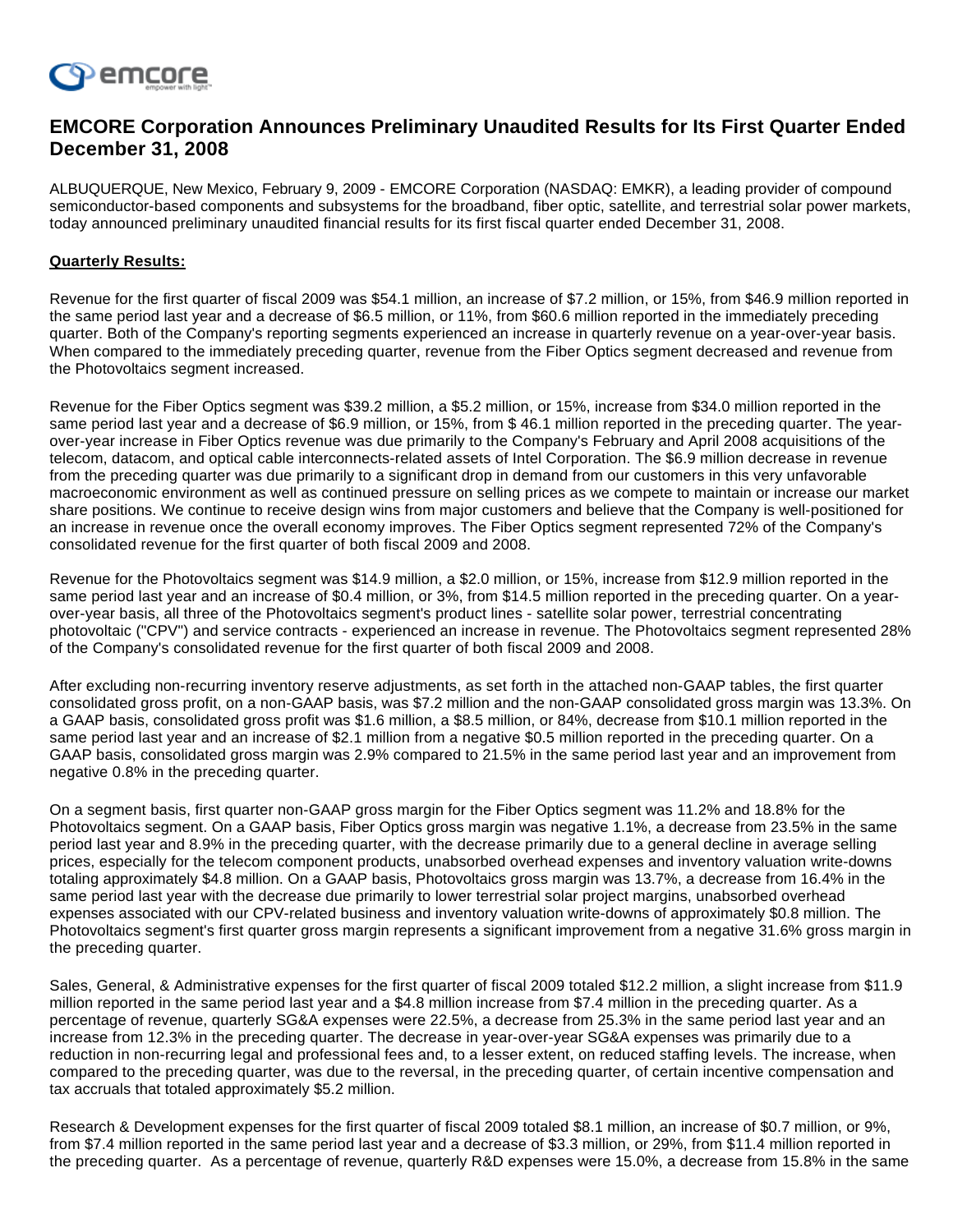period last year and from 18.7% in the preceding quarter. As part of the Company's continuing efforts to reduce costs, management has implemented initiatives to focus our R&D efforts on projects that we expect to generate returns on within 12 months.

As required by Statement of Financial Accounting Standard No. 142, Goodwill and Other Intangible Assets, the Company evaluated its goodwill for impairment as of December 31, 2008. As a result of the unfavorable macroeconomic environment and a significant reduction in the Company's market capitalization during the period, we determined that the goodwill related to our Fiber Optics segment was impaired resulting in a \$31.8 million non-cash impairment charge. The Company also recorded a non-cash impairment charge totaling \$1.9 million related to in-process research & development (IPR&D) acquired through the Company's February 2008 acquisition of the telecom-related assets of Intel Corporation. As part of cost cutting initiatives intended to generate cash, management discontinued certain R&D projects, two of which were associated with the Company's capitalized IPR&D. As of December 31, 2008, the Company's balance sheet no longer reflects any goodwill associated with its Fiber Optics segment or any capitalized IPR&D.

After excluding non-cash and non-recurring expenses, as set forth in the attached non-GAAP tables, non-GAAP operating expenses for the first quarter totaled \$16.5 million. On a GAAP basis, first quarter operating expenses totaled \$54.1 million, an increase of \$34.8 million from \$19.3 million reported in the same period last year and an increase of \$13.1 million from \$41.0 million in the preceding quarter. In the prior year period, non-cash stock-based compensation expense totaled \$0.8 million and, in the preceding quarter, operating expenses included \$22.2 million in non-cash charges related to impairment of goodwill and intangible assets.

After excluding non-recurring and other non-cash charges, as set forth in the attached non-GAAP tables, the first quarter non-GAAP operating loss was \$8.8 million. On a GAAP basis, the consolidated operating loss for the first quarter was \$52.5 million, an increase of \$43.3 million from a loss of \$9.2 million reported in the same period last year and a \$11.0 million increase from \$41.5 million reported in the preceding quarter.

Non-operating expenses recognized in the first quarter of fiscal 2009 included net interest expense of \$0.1 million, \$0.5 million of expense related to foreign exchange losses associated with the Company's international operations, and a \$0.4 million noncash impairment charge related to a publicly-traded available-for-sale security.

After excluding non-recurring, non-operating and other non-cash charges, as set forth in the attached non-GAAP tables, the first quarter non-GAAP net loss was \$8.9 million. On a GAAP basis, the consolidated net loss for the first quarter of fiscal 2009 was \$53.4 million, an increase of \$39.0 million from \$14.4 million reported in the same period last year and an increase of \$12.2 million from \$41.2 million reported in the preceding quarter. On a non-GAAP basis, as set forth in the attached non-GAAP tables, the first quarter non-GAAP net loss per share was \$0.11. On a GAAP basis, the first quarter net loss per share was \$0.69, an increase of \$0.41 per share, from a net loss of \$0.28 per share reported in the same period last year.

### **Order Backlog:**

As of December 31, 2008, we had an order backlog of approximately \$53.2 million. Our order backlog is defined as purchase orders or supply agreements accepted by the Company with expected product delivery and / or services to be performed within the next twelve months. The December 31, 2008 order backlog is comprised of \$30.2 million related to our Photovoltaics segment and \$23.0 million related to our Fiber Optics segment.

## **Liquidity:**

At December 31, 2008, cash, cash equivalents, restricted cash, and available for sale securities totaled approximately \$18.8 million, working capital totaled \$75.4 million, and outstanding loans under the Company's \$25 million secured line of credit with Bank of America totaled \$15.4 million. Shortly after the close of the first quarter, the Company sold its remaining interests in Entech Solar, Inc. (formerly named WorldWater and Solar Technologies Corporation) for \$11.4 million in cash which is not reflected in the quarter-end cash balance. During the first quarter, the Company freed up \$2.6 million in cash that was previously tied up in auction rate securities. As previously disclosed, the Company has received indications of interest from several investors regarding a minority equity investment directly into the Company's wholly-owned Photovoltaics subsidiary which would serve as an initial step towards a potential spin off of that business. The Company's management is aggressively pursuing these opportunities.

### **Cost Reduction Initiatives:**

Over the last three months, the Company has implemented a number of cost reduction initiatives including:

- A reduction in personnel totaling approximately 160 people, or 17% of the total workforce, resulting in annualized cost savings of approximately \$9 million
- A significant reduction in the FY 2008 employee bonus plan payouts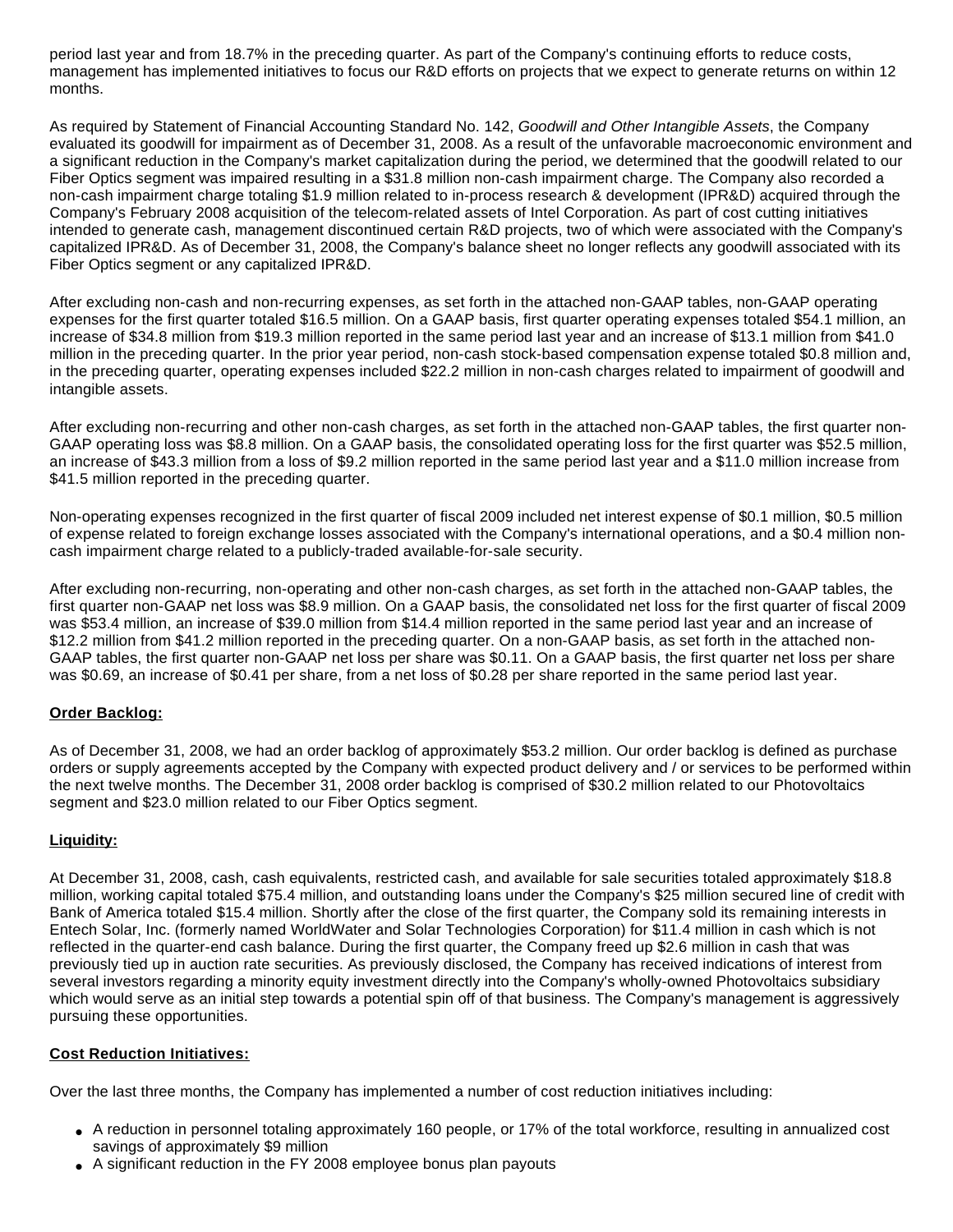- The elimination of all FY 2009 employee merit increases
- Significant reductions in capital expenditures
- Restrictions on employee travel and other discretionary expenditures

## **Quarterly Report:**

The Company is planning to file a Form 12b-25 requesting an extension to file its Quarterly Report on Form 10-Q for the three months ended December 31, 2008 with the Securities and Exchange Commission.

#### **Management Discussion and Outlook:**

Commenting on the Company's operating results, EMCORE's Chief Executive Officer Hong Q. Hou, Ph.D. stated, "The decline in demand that we experienced in our Fiber Optics segment in the September 2008 quarter continued throughout the first quarter which was further aggravated by increased pressure on product pricing, especially for our telecom products. In response to a very challenging macroeconomic environment, we have implemented numerous cost reduction and cash generation initiatives and will continue to aggressively focus on improving our operational efficiency and working capital management in our Fiber Optics segment. However, the situation in our Photovoltaics segment is much more encouraging as our satellite solar power business is experiencing relatively stable demand, is approaching profitability, and is on the cusp of developing some significant new business opportunities based upon our technology leadership position in inverted metamorphic (IMM) triple and quadruple-junction solar cells. Recently, our terrestrial solar power division was short-listed on a major solar utility project with a Southwestern utility and we continue to make significant progress in the development of our next generation CPV system that we intend to introduce later this year. Although the outlook for our Photovoltaics segment is fairly encouraging at this point in time, we expect the environment for our Fiber Optics segment to remain challenging and expect revenues in that business to be flat to 15% down on a sequential quarterly basis."

## **Recent Highlights:**

- In October 2008, the Company announced that it closed a \$25 million revolving asset-back credit facility with Bank of America which can be used for working capital, letters of credit and other general corporate purposes. The credit facility, which incorporates both LIBOR and prime-based borrowing alternatives, is subject to a borrowing base formula based on eligible accounts receivable. The credit facility, which is subject to certain financial covenants, matures in September 2011 and is secured by virtually all of the Company's assets.
- In November 2008, the Company announced its first deployment of a CPV solar power system in China with the XinAo Group, one of China's largest energy companies. As part of an earlier agreement, the 50 kilowatt (kW) test and evaluation system is fully installed and operational, and is producing power in accordance with specifications.
- In January 2009, the Company announced that it completed the closing of a two step transaction involving the sale of its remaining interests in the company formerly named WorldWater & Solar Technologies Corporation, now named Entech Solar, Inc. The Company sold its remaining shares of WorldWater Series D Convertible Preferred Stock and warrants to The Quercus Trust, a significant shareholder of both the Company and WorldWater, for approximately \$11.6 million, which included additional consideration as a result of the termination of certain operating arrangements between the companies. In the quarter ended March 31, 2009, the Company will recognize a gain of \$3.4 million as a result of this transaction. With the completion of this last sale in a series of four sales transactions, the Company has realized a 75% return on its investment in WorldWater securities.

**The Company will discuss its quarterly results on a conference call to be held on Tuesday, February 10, 2009 at 9:00 am ET. To participate in the conference call, U.S. callers should dial (toll free) 888-632-5009 and international callers should dial 913-312-0417. The access code for the call is 5467247. A replay of the call will be available beginning February 10, 2009 at 12:00 p.m. ET until February 18, 2009 at 11:59 p.m. ET. The replay call-in number for U.S. callers is 888-203-1112, for international callers it is 719-457-0820 and the access code is 5467247. The call also will be web cast via the Company's web site at http://www.emcore.com. Please go to the site beforehand to download any necessary software.**

\*\*\*

### **About EMCORE:**

EMCORE Corporation is a leading provider of compound semiconductor-based components and subsystems for the broadband, fiber optic, satellite and solar power markets. EMCORE's Fiber Optics segment offers optical components, subsystems and systems that enable the transmission of video, voice and data over high-capacity fiber optic cables for highspeed data and telecommunications, cable television (CATV) and fiber-to-the-premises (FTTP) networks. EMCORE's Solar Power segment provides solar products for satellite and terrestrial applications. For satellite applications, EMCORE offers highefficiency compound semiconductor-based gallium arsenide (GaAs) solar cells, covered interconnect cells and fully integrated solar panels. For terrestrial applications, EMCORE offers concentrating photovoltaic (CPV) systems for utility scale solar applications as well as offering its high-efficiency GaAs solar cells and CPV components for use in solar power concentrator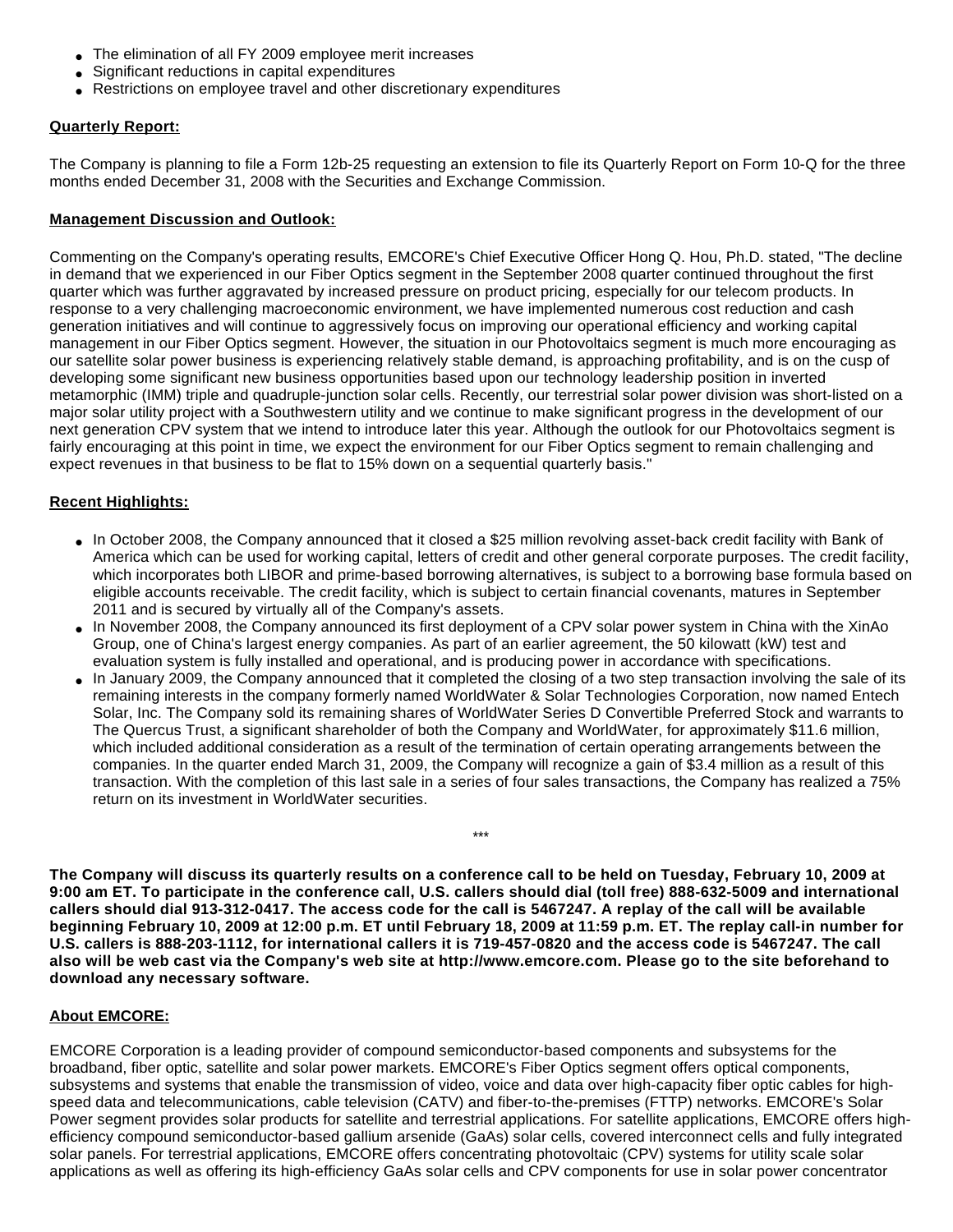systems. For specific information about our company, our products or the markets we serve, please visit our website at [http://www.emcore.com.](http://www.emcore.com/)

### **Forward-looking statements:**

The information provided herein may include forward-looking statements within the meaning of Section 27A of the Securities Act of 1933 and Section 21E of the Securities Exchange Act of 1934 relating to future events that involve risks and uncertainties. Such forward-looking statements include but are not limited to words such as "expects", "anticipates", "intends", "plans", believes", and "estimates", and variations of these words and similar expressions, identify these forward-looking statements. These forward-looking statements also include, without limitation, (a) any statements or implications regarding our ability to remain competitive and a leader in its industry, and the future growth of the Company, or the industry and the economy in general; (b) statements regarding the expected level and timing of benefits from our current cost reduction efforts, including (i) expected cost reductions and their impact on our financial performance, (ii) our ability to reduce operating expenses associated with recent acquisitions (iii) our continued leadership in technology and manufacturing in our markets, and (iv) the belief that the cost reduction efforts will not impact product development or manufacturing execution;  $\degree$  any statement or implication that the products described in this press release (i) will be successfully introduced or marketed, (ii) will be qualified and purchased by our customers, or (iii) will perform to any particular specifications or performance or reliability standards; (d) any and all guidance provided by us regarding its expected financial performance in future periods, including, without limitation, with respect to anticipated revenues for the second quarter of fiscal 2009. These forward-looking statements involve risks and uncertainties that could cause actual results to differ materially from those projected, including without limitation, the following: (a) the impact on the Company, our customers and our suppliers from the current worldwide economic crisis; (b) our cost reduction efforts may not be successful in achieving their expected benefits, (including, among other things, cost structure, gross margin and other profitability improvements), due to, among other things, shifts in product mix, selling price pressures, costs and delays related to product transfers to lower cost manufacturing locations and associated facility closures, integration difficulties, and execution concerns; © we may encounter difficulties in integrating recent acquisitions and as a result may sustain increased operating expenses, delays in commercializing new products, production difficulties associated with transferring products to our manufacturing facilities and disruption of customer relationships (d) the failure of the products (i) to perform as expected without material defects, (ii) to be manufactured at acceptable volumes, yields, and cost, (iii) to be qualified and accepted by our customers, and, iv) to successfully compete with products offered by our competitors (e) the fact that our quarterly review has not yet been completed and may, when completed, result in material adverse changes in the Company's financial results for its first quarter of fiscal 2009 not mentioned in this release; (f) we may not be successful in undertaking the steps currently planned in order to increase our liquidity; and (g) other risks and uncertainties described in our filings with the Securities and Exchange Commission such as cancellations, rescheduling or delays in product shipments; manufacturing capacity constraints; lengthy sales and qualification cycles; difficulties in the production process; changes in semiconductor industry growth; increased competition; delays in developing and commercializing new products; and other factors. The forward-looking statements contained in this press release are made as of the date hereof and we do not assume any obligation to update the reasons why actual results could differ materially from those projected in the forward-looking statements.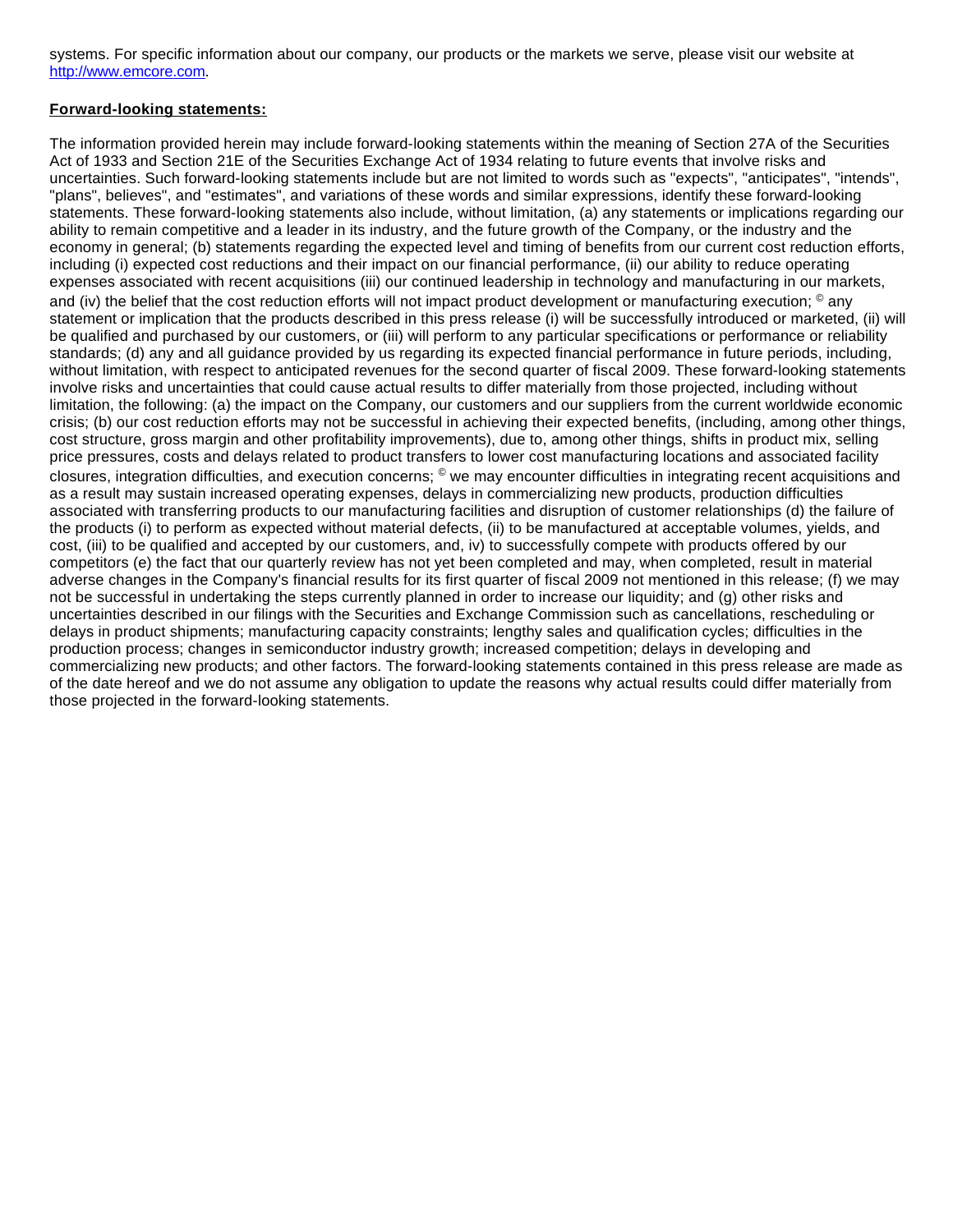#### **EMCORE CORPORATION**

**Condensed Consolidated Statements of Operations** For the three months ended December 31, 2008 and 2007

(in thousands, except per share data)

(unaudited)

|                                                      |              | <b>Three Months Ended</b> |      |           |  |
|------------------------------------------------------|--------------|---------------------------|------|-----------|--|
|                                                      |              | December 31.              |      |           |  |
|                                                      |              | 2008                      |      | 2007      |  |
| Revenue                                              | $\mathbb{S}$ | 54,056 \$                 |      | 46,887    |  |
| Cost of revenue                                      |              | 52,467                    |      | 36,784    |  |
| Gross profit                                         |              | 1,589                     |      | 10,103    |  |
| Operating expenses:                                  |              |                           |      |           |  |
| Selling, general, and administrative                 |              | 12,159                    |      | 11,863    |  |
| Research and development                             |              | 8,110                     |      | 7,420     |  |
| Impairment of goodwill and intangible assets         |              | 33,781                    |      |           |  |
| Total operating expenses                             |              | 54.050                    |      | 19,283    |  |
| Operating loss                                       |              | (52, 461)                 |      | (9, 180)  |  |
| Other expense (income):                              |              |                           |      |           |  |
| Interest income                                      |              | (270)                     |      | (427)     |  |
| Interest expense                                     |              | 415                       |      | 1,205     |  |
| Impairment of investment                             |              | 366                       |      |           |  |
| Stock-based compensation expense from tolled options |              |                           |      | 4.374     |  |
| Loss on disposal of equipment                        |              |                           | 86   |           |  |
| Foreign exchange loss (gain)                         |              | 472                       | (12) |           |  |
| Total other expense                                  |              | 983                       |      | 5,226     |  |
| Net loss                                             | \$           | $(53, 444)$ \$            |      | (14, 406) |  |
| Per share data:                                      |              |                           |      |           |  |
| Basic and diluted per share data:                    |              |                           |      |           |  |
| Net loss                                             | \$           | $(0.69)$ \$               |      | (0.28)    |  |
| Weighted-average number of basic and diluted shares  |              |                           |      |           |  |
| outstanding                                          |              | 77,816                    |      | 52,232    |  |

**EMCORE CORPORATION Condensed Consolidated Balance Sheets** As of December 31, 2008 and September 30, 2008 (in thousands) (unaudited)

#### **Use of Non-GAAP Measures**

EMCORE provides non-GAAP gross profit and gross margin, non-GAAP operating expenses, non-GAAP operating loss, and non-GAAP net loss and net loss per share as supplemental measures to GAAP regarding our operational performance. These financial measures exclude the impact of certain items and, therefore, have not been calculated in accordance with GAAP. A detailed explanation of each of the adjustments to such financial measures is described below. This press release also contains a reconciliation of each of these non-GAAP financial measures to its most comparable GAAP financial measure.

EMCORE believes that the additional non-GAAP measures are useful to investors in assessing the Company's financial condition and performance. In particular, management believes it is appropriate in evaluating EMCORE's operations to exclude gains or losses from one-time items such as specific non-recurring accounts receivable and inventory write-downs, patent litigation and other corporate legal-related charges; charges associated with our review of historical stock option grants; impairment charges; and severance and restructuring-related expenses because these items would make results less comparable between periods. Management believes adjusting for stock-based compensation expense is appropriate, as it is a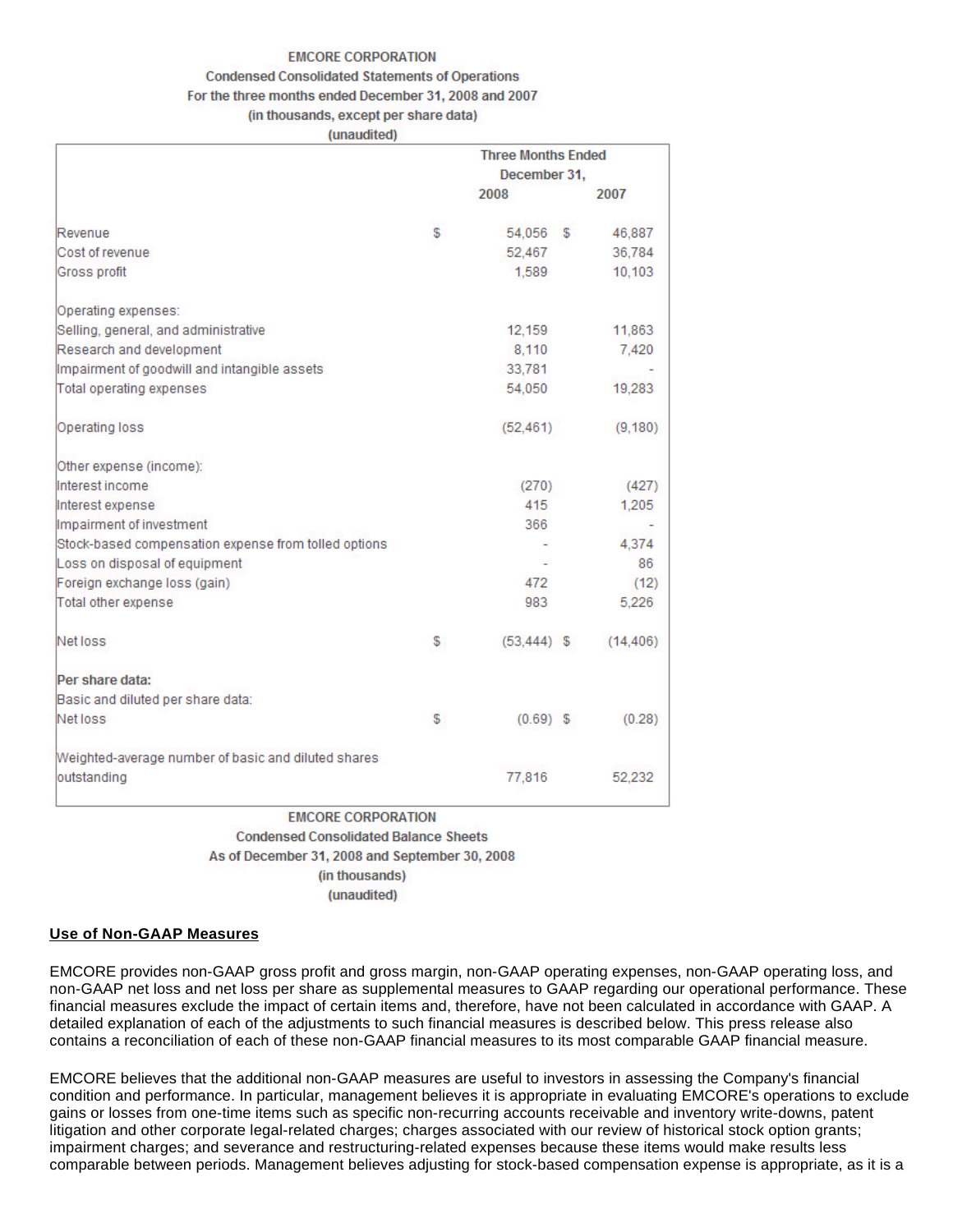non-cash expense, and adjusting is consistent with the practice of most of our competitors. Management also uses these measures internally to evaluate the company's operating performance, and the measures are used for planning and forecasting of future periods. In addition, many financial analysts that follow our Company focus on and publish both historical results and future projections based on non-GAAP financial measures. We believe that it is in the best interest of our investors to provide this information to analysts so that they accurately report the non-GAAP financial information. However, non-GAAP measures are not in accordance with, nor are they a substitute for, GAAP measures.

While management believes that these non-GAAP financial measures provide useful supplemental information to investors, there are limitations associated with the use of these non-GAAP financial measures. These non-GAAP financial measures are not prepared in accordance with GAAP, may not be reported by all of the Company's competitors and may not be directly comparable to similarly titled measures of the Company's competitors due to potential differences in the exact method of calculation. The Company compensates for these limitations by using these non-GAAP financial measures as supplements to GAAP financial measures and by reviewing the reconciliations of the non-GAAP financial measures to their most comparable GAAP financial measures.

Non-GAAP financial measures are not in accordance with, or an alternative for, generally accepted accounting principles in the United States. The Company's non-GAAP financial measures are not meant to be considered in isolation or as a substitute for comparable GAAP financial measures, and should be read only in conjunction with the Company's consolidated financial statements prepared in accordance with GAAP.

The Company has provided a reconciliation of the non-GAAP financial measures to the most directly comparable GAAP financial measures as indicated in the tables listed below:

| Non-GAAP Table                                |                     |                   |                      |            |   |              |
|-----------------------------------------------|---------------------|-------------------|----------------------|------------|---|--------------|
| Non-recurring expense in gross profit         |                     |                   |                      |            |   |              |
| <b>Three Months Ended</b><br>Unaudited        |                     |                   |                      |            |   |              |
| (in thousands, except percentages)            |                     | December 31, 2008 |                      |            |   |              |
|                                               | <b>Fiber Optics</b> |                   | <b>Photovoltaics</b> |            |   | <b>Total</b> |
| Gross profit (loss) - as reported             | \$                  | $(443)$ \$        |                      | $2.032$ \$ |   | 1,589        |
| Non-recurring inventory valuation adjustments |                     | 4,819             |                      | 768        |   | 5,587        |
| Gross profit - Non-GAAP                       | \$                  | 4,376 \$          |                      | 2.800      | S | 7,176        |
| Gross margin - GAAP                           |                     | (1.1%)            |                      | 13.7%      |   | 2.9%         |
| Gross margin - Non-GAAP                       |                     | 11.2%             |                      | 18.8%      |   | 13.3%        |

| Non-GAAP Table                               |                   |                     |                   |                           |
|----------------------------------------------|-------------------|---------------------|-------------------|---------------------------|
| Operating expenses from recurring operations |                   | <b>Three Months</b> |                   |                           |
| Unaudited                                    | <b>Ended</b>      |                     |                   | <b>Three Months Ended</b> |
| (in thousands)                               | December 31, 2008 |                     | December 31, 2007 |                           |
| Operating expenses - as reported             | \$                | 54.050              | S                 | 19,283                    |
| Non-cash expense:                            |                   |                     |                   |                           |
| Impairment of goodwill and intangible assets |                   | (33.781)            |                   |                           |
| Stock-based compensation expense             |                   | (1,604)             |                   | (826)                     |
| Provision for doubtful accounts              |                   | (922)               |                   | (42)                      |
| Non-recurring expense:                       |                   |                     |                   |                           |
| Corporate legal expense                      |                   | (619)               |                   | (965)                     |
| Stock option restatement-related expense     |                   |                     |                   | (782)                     |
| Severance and restructuring-related expense  |                   | (617)               |                   | (455)                     |
| Operating expenses - Non-GAAP                | \$                | 16.507              |                   | 16,213                    |

New CAAD Toble